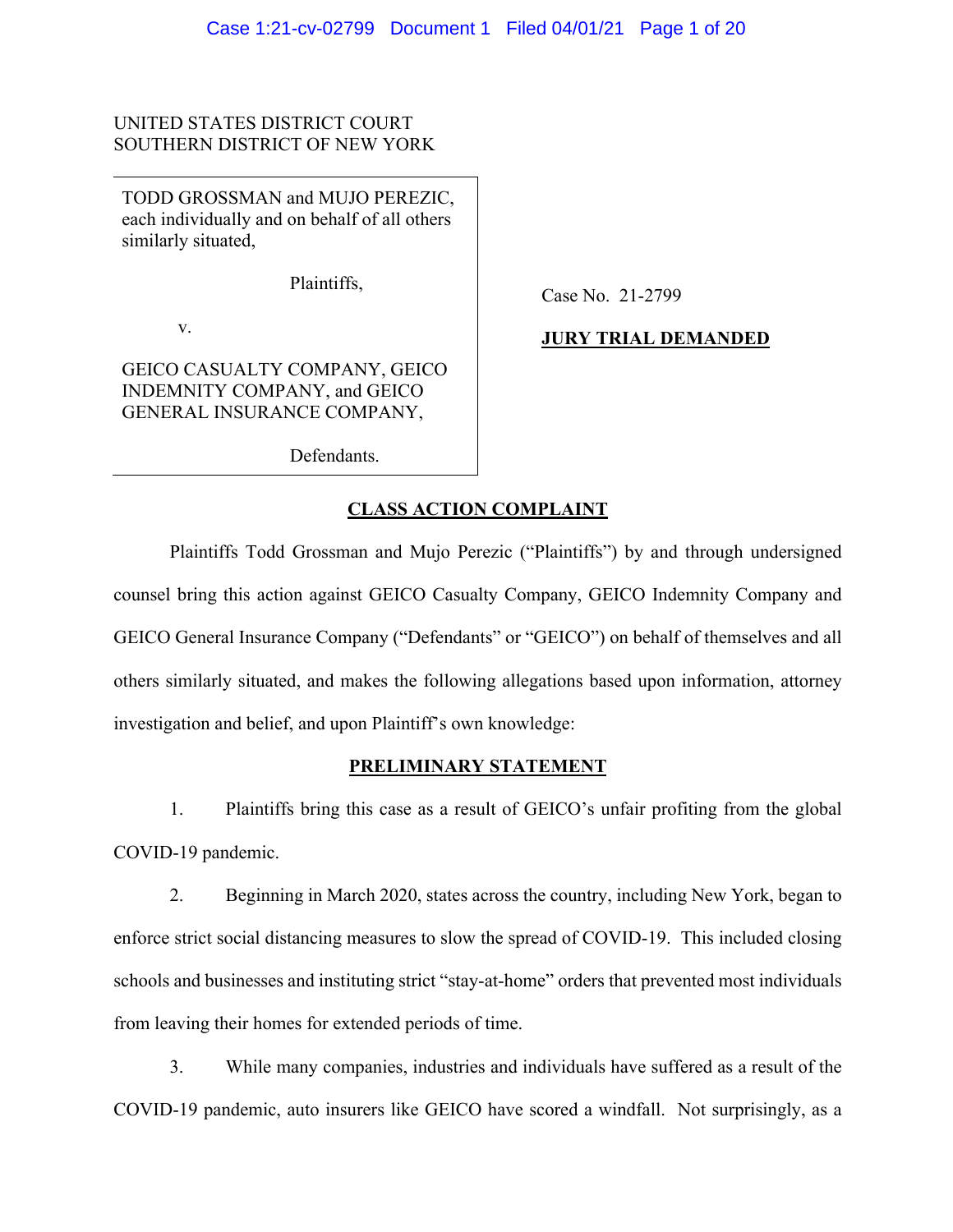### Case 1:21-cv-02799 Document 1 Filed 04/01/21 Page 2 of 20

result of a state-wide and nation-wide social distancing and stay-at-home measures, there has been a dramatic reduction in driving, and an attendant reduction in driving-related accidents. As a result of this decrease in driving and accidents, the premiums charged by auto insurance companies during the COVID-19 pandemic, including GEICO, are unconscionably excessive.

4. Despite full knowledge of these facts, GEICO has continued to charge and collect excessive premiums, and has failed to issue adequate refunds. The company's "GEICO Giveback" program is woefully inadequate to compensate for the excessive premiums that customers have paid as a result of COVID-19. The programs applies a 15% discount on new and renewal auto insurance policies only. It does not apply to the premiums that the customer has already paid or will continue to pay on policies already existing at the start of the COVID-19 pandemic. And even with respect to new and renewal policies, the 15% credit falls well short of an adequate return of premiums.

5. This action seeks disgorgement of ill-gotten gains obtained by GEICO to the detriment of its customers, all available damages, punitive damages, declaratory and injunctive relief, and all other available relief.

#### **PARTIES**

6. Defendant GEICO Casualty Company is a Maryland corporation with its principal place of business in Chevy Chase, Maryland.

7. Defendant GEICO Indemnity Company is a Maryland corporation with its principal place of business in Chevy Chase, Maryland.

8. Defendant GEICO General Insurance Company is a Maryland corporation with its principal place of business in Chevy Chase, Maryland.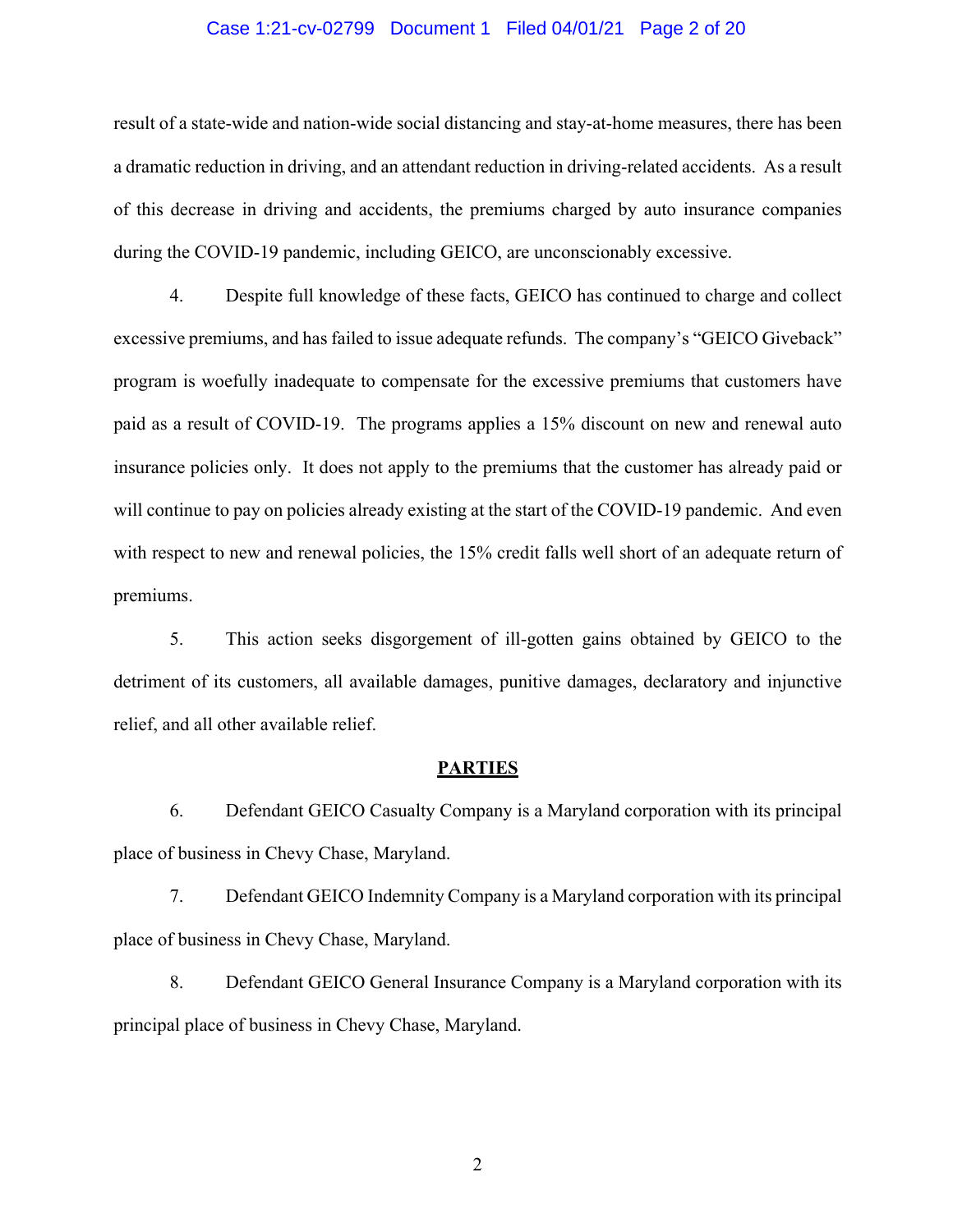#### Case 1:21-cv-02799 Document 1 Filed 04/01/21 Page 3 of 20

9. Plaintiff Todd Grossman is an individual and resident and citizen of the state of New York and held a personal auto insurance policy purchased from GEICO during the time period relevant to this lawsuit.

10. Plaintiff Mujo Perezic is an individual and resident and citizen of the state of New York and held a personal auto insurance policy purchased from GEICO during the time period relevant to this lawsuit.

### **JURISDICTION AND VENUE**

11. This Court has jurisdiction over this action pursuant to the Class Action Fairness Act ("CAFA"), 28 U.S.C. § 1332(d), because at least one class member is of diverse citizenship from one Defendant, there are more than 100 Class members, and the aggregate amount in controversy exceeds \$5 million, exclusive of interest and costs.

12. This Court has personal jurisdiction over Defendants because Defendants conduct business in New York and has sufficient minimum contacts with New York.

13. Venue is proper in this District under 28 U.S.C. 1391(b) because a substantial part of the events or omissions giving rise to the claims occurred in this District.

#### **BACKGROUND FACTS**

14. Plaintiffs were GEICO auto insurance policy holders during the time period relevant to this lawsuit.

15. On March 7, 2020, Governor Andrew Cuomo declared a statewide disaster emergency in response to the COVID-19 pandemic.<sup>1</sup>

 $1$  N.Y. Exec. Order No. 202 (Mar. 7, 2020), https://www.governor.ny.gov/news/no-202declaring-disaster-emergency-state-new-york.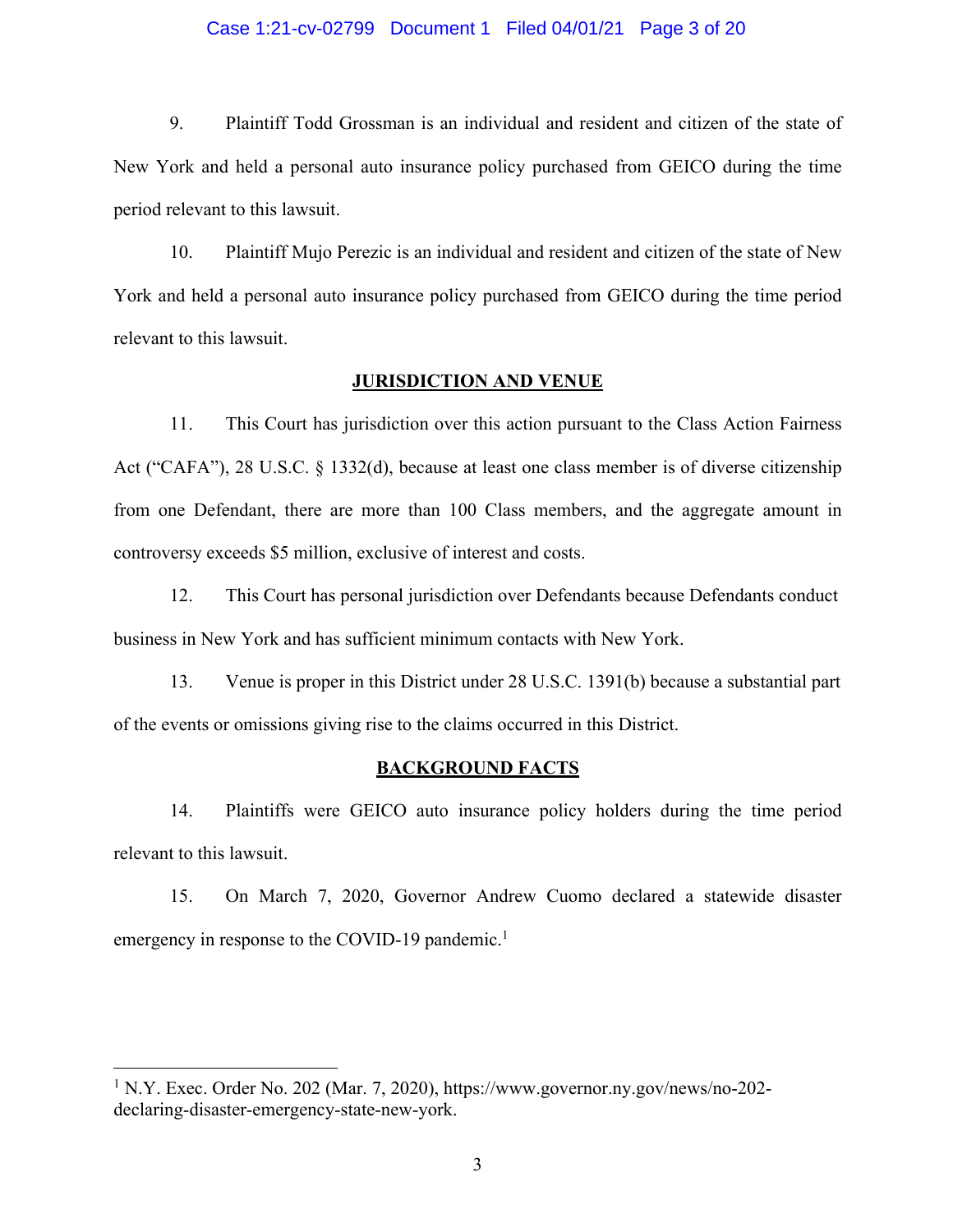#### Case 1:21-cv-02799 Document 1 Filed 04/01/21 Page 4 of 20

16. On March 20, 2020, Governor Cuomo signed the "New York State on PAUSE" Executive Order that went into full effect on March 22, 2020.

17. With the exception of essential businesses, the Order stated "All businesses and not-for-profit entities in the state shall utilize, to the maximum extent possible, any telecommuting or work from home procedures that they can safely utilize. Each employer shall reduce the inperson workforce at any work locations by 100% no later than March 22 at 8 p.m."2

18. The stay-at-home order was scheduled to remain in place until April 19, 2020. However, due to the increasing severity of the COVID-19 crisis, Governor Cuomo extended the order several times until June 13, 2020.

19. Although businesses across the United States have almost uniformly suffered as a result of COVID-19, state-wide stay-at-home orders, and other social distancing measures, the auto insurance industry has benefited. In fact, auto insurance – a \$250 billion industry – stands to secure a windfall from COVID-19.

20. As stated by the Center for Economic Justice Consumer Federation of America: "With shelter-in-place restrictions and business closings, most people stopped driving or reduced their driving dramatically. With fewer cars on the road, there were dramatically fewer accidents. Fewer motor vehicle accidents mean fewer auto insurance claims."3

21. Beginning in mid-March of 2020, the number of miles driven by individuals has dropped dramatically because of COVID-19. This includes the State of New York. Through the

<sup>2</sup> *Id.*

<sup>3</sup> https://consumerfed.org/wp-content/uploads/2020/05/Auto-Insurance-Refunds-COVID-19- Update-Report-5-7-20.pdf.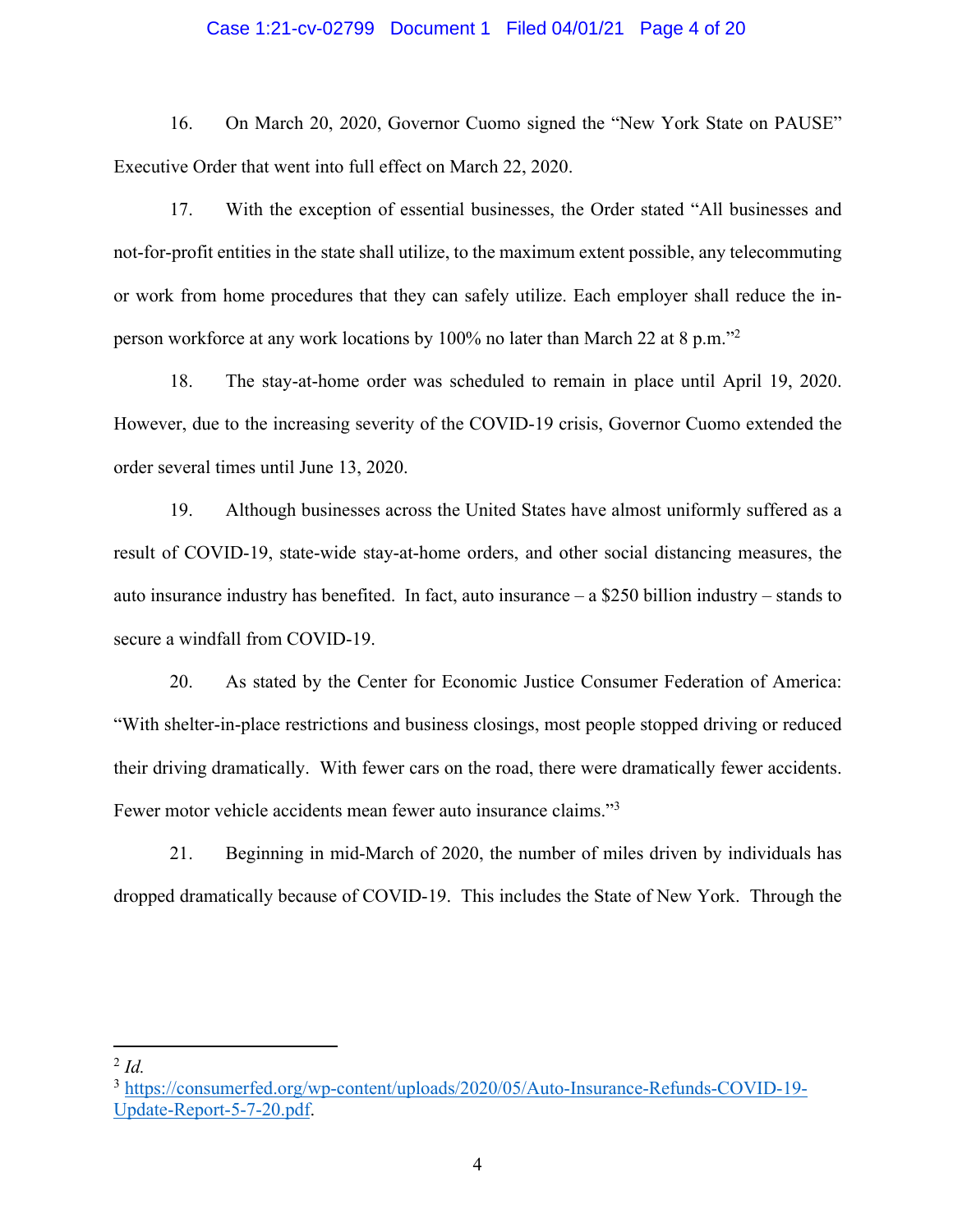### Case 1:21-cv-02799 Document 1 Filed 04/01/21 Page 5 of 20

use of cell phone location data, it has been reported that vehicle miles traveled in New York dropped significantly from their January 2020 average in March and April of 2020. 4

| <b>Date Range</b>             | <b>Decrease in Miles Traveled</b> |
|-------------------------------|-----------------------------------|
| March $15 - \text{March } 21$ | $-52\%$                           |
| March $22 -$ March $28$       | $-77\%$                           |
| March $29 - April 4$          | $-80\%$                           |
| April $5 -$ April 11          | $-81%$                            |
| April $12 -$ April 18         | $-80\%$                           |
| April $19 -$ April 25         | $-77\%$                           |

Upon information and belief, decreases in pre-COVID miles traveled continued in May, June, and July 2020, and will continue for the foreseeable future.<sup>5</sup>

22. Automobile accidents have also decreased. For example, according to the New York Police Department, there were 7,456 motor vehicle accidents in June 2020 in New York City. This was a 61.5% decrease from June 2019, when there were 19,356 motor vehicle accidents in New York City.<sup>6</sup>

23. As a result of this dramatic decrease in driving and auto accidents, the rates set-and thus premiums charged-by auto insurance companies during the COVID-19 pandemic, including GEICO, are unconscionably excessive. Auto insurance rates, including those set by GEICO, are intended to cover the claims and expenses that they expect to occur in the future, extrapolated from

<sup>4</sup> *Id.* at 6-8.

<sup>5</sup> *Id.* at 2.

<sup>&</sup>lt;sup>6</sup> https://www1.nyc.gov/assets/nypd/downloads/pdf/traffic\_data/cityacc-en-us.pdf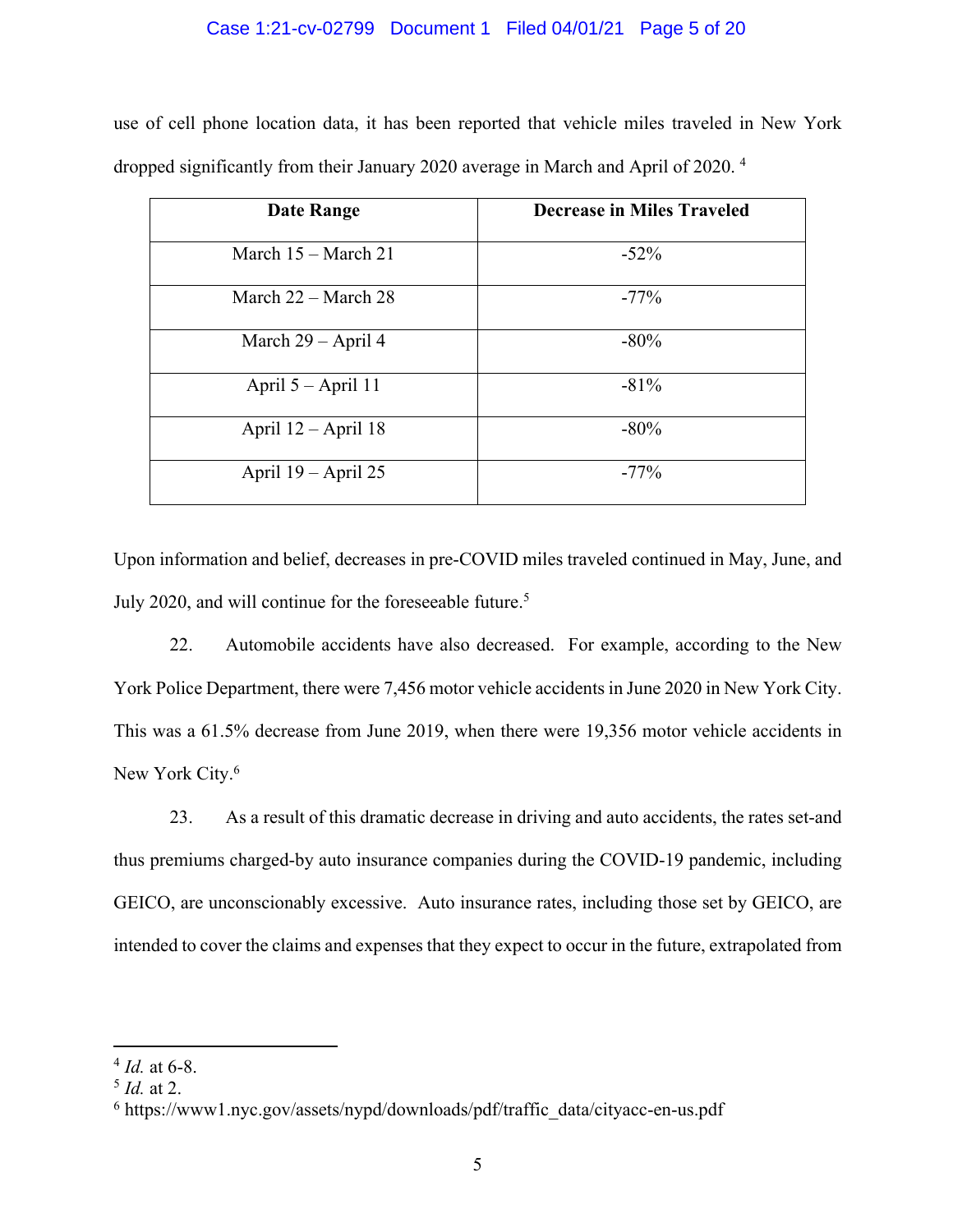### Case 1:21-cv-02799 Document 1 Filed 04/01/21 Page 6 of 20

historical data. Thus, as explained in the recent joint report by the Center for Economic Justice and the Consumer Federation of America:

> Because of COVID-19 restrictions, the assumptions about future claims underlying insurers' rates in effect on March 1 became radically incorrect overnight. When roads emptied, the frequency of motor vehicle accidents and insurance claims dropped dramatically and immediately. The assumptions insurers' rates covering time-frames from mid-March forward about future frequency of claims became significantly wrong when the roads emptied because of Stay-At-Home orders and business closures starting in mid-March. The then-current rates became excessive not just for new policyholders going forward, but also for existing policy holders whose premium was based on now-overstated expectation about insurance claims.7

24. The excessive premiums collected by GEICO during the COVID-19 pandemic have led to a substantial windfall in profits. It has been reported that for the first quarter of 2020 alone, GEICO generated a pretax underwriting gain of \$984 million.<sup>8</sup> This was an increase of 27.8% from the same period in 2019. And according to its parent company, Berkshire Hathaway, in the second quarter of 2020, GEICO generated pre-tax underwriting earnings of \$2.1 billion, which was an increase of 434% compared to the second quarter of 2019.

25. GEICO's astonishing windfall is a direct result of the fact that its premiums are excessive and not based on an accurate assessment of risk since the pandemic began, in violation of New York public policy.

26. According to conservative calculations by the Center for Economic Justice and Consumer Federation of America based on motor vehicle accident data, at least a 30% minimum average premium refund to consumers would be required to correct the unfair windfall to auto

<sup>7</sup> https://www.spglobal.com/marketintelligence/en/news-insights/latest-news-headlines/geico-sclaims -frequncy-falling-even-faster-than-q1-data-shows-58431662. 8 *Id.*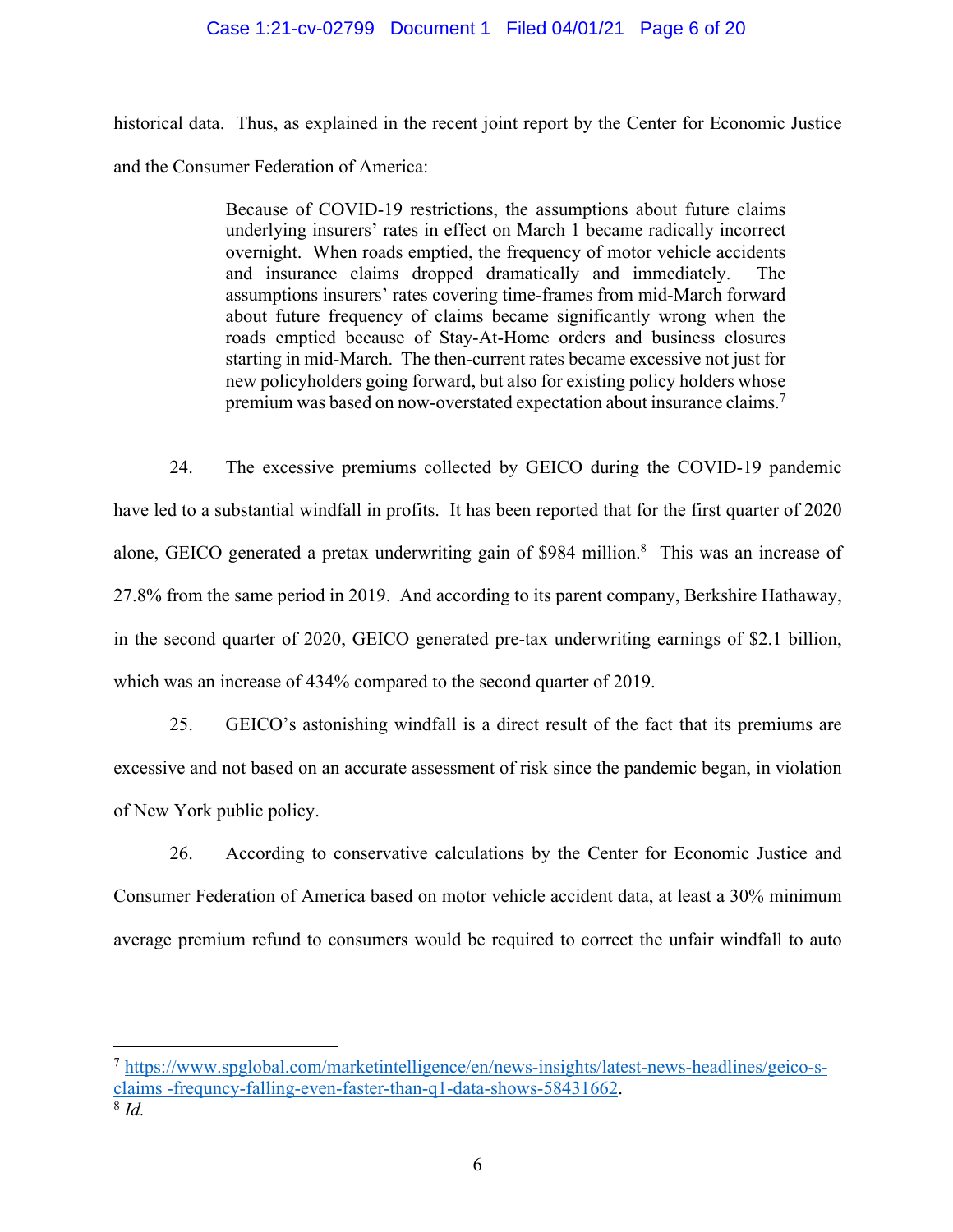#### Case 1:21-cv-02799 Document 1 Filed 04/01/21 Page 7 of 20

insurance companies, including GEICO, just for the time period from mid-March through the end of April  $2020.<sup>9</sup>$ 

27. At all relevant times, GEICO has been aware of the excessive premiums that it has charged to and collected from policyholders in New York as a result of the COVID-19 crisis. GEICO has likewise been aware of its excessive profits. Despite this, GEICO has failed to adequately return these profits to its customers.

28. In Spring 2020, GEICO announced the "GEICO Giveback." Under the program, GEICO will give customers a 15% credit on their personal auto insurance premiums, but only if they are new customers, or existing customers who renew their policy during the applicable time period. Specifically, the credit is given for six-month policies renewed or newly purchased between April 8, 2020 and October 8, 2020 and twelve-month policies renewed or newly purchased between April 8, 2020 and October 7, 2021.

29. GEICO's credit program is inadequate to compensate for the excessive premiums that its customers have paid as a result of COVID-19. For existing customers who renew their policies, the credit does not apply at all to excessive premiums that the customer paid on their previous policies. And even with respect to new and renewal polices, the 15% credit is nowhere near the minimum 30% average refund benchmark that has been estimated as an adequate refund of premiums.

30. With full knowledge that its refund program was inadequate, GEICO has falsely claimed to its customers that it is in fact providing substantial and full relief. For example, on its

<sup>9</sup> CEJ/CFA Report, at 12-13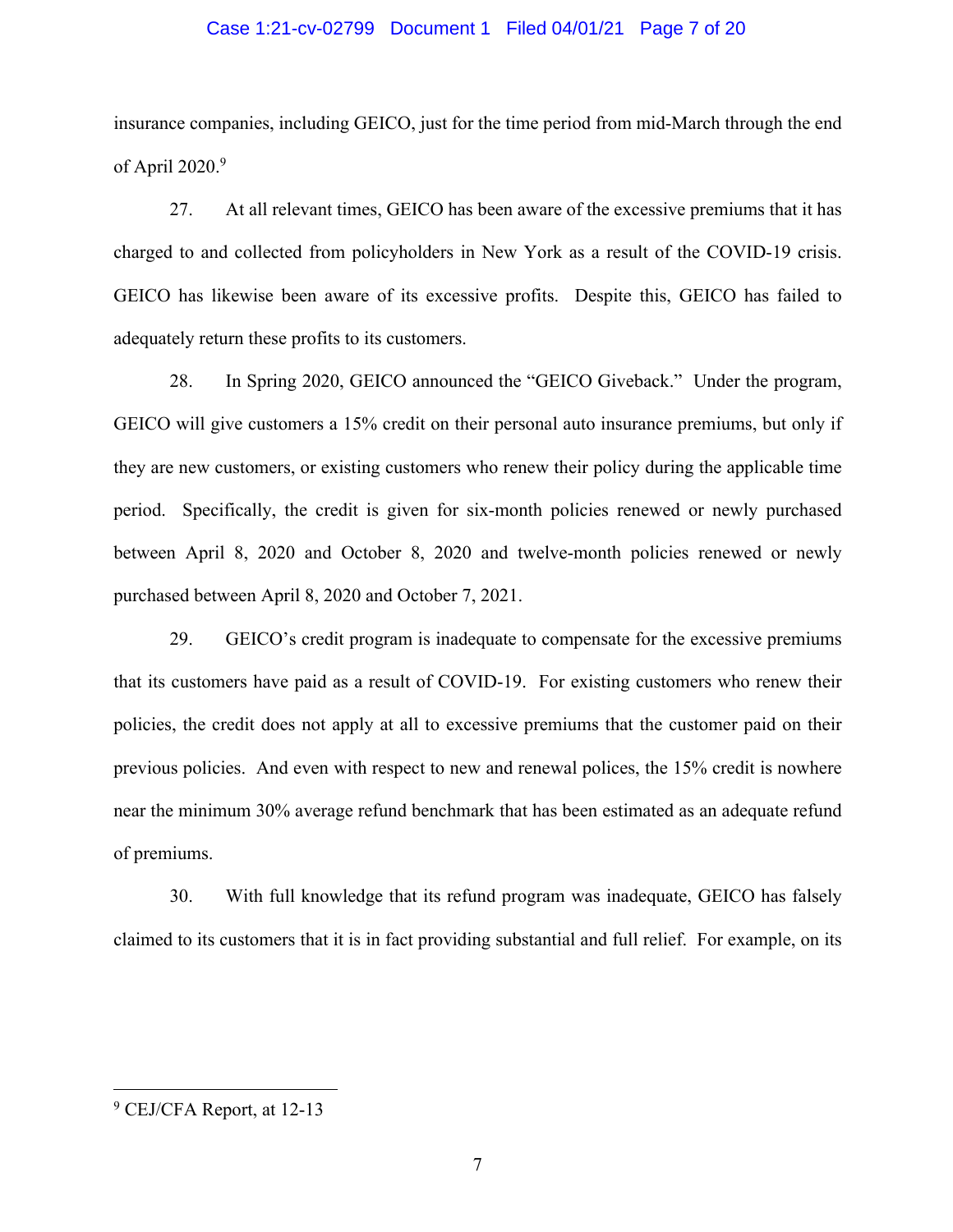#### Case 1:21-cv-02799 Document 1 Filed 04/01/21 Page 8 of 20

website, GEICO falsely claims that "shelter in place laws have reduced driving, and we are passing *these savings* on to our auto, motorcycle, and RV customers."<sup>10</sup>(emphasis added).

31. Not surprisingly, GEICO's credit program has been met with immediate criticism. On April 13, 2020, the Consumer Federation of America gave GEICO's program a "D-" grade.11 The CEJ/CFA report explains that GEICO's program "fails to match the relief to the relevant premium and policy," "doesn't provide relief for current policyholders," "fails to credit consumers for the current premium that has become excessive," and is "wrongly attempting to take credit for future – and in most cases distant future – rate reductions as if it were actually providing relief today to current policy holders."<sup>12</sup>

32. GEICO does not disclose the fact that its program compares unfavorably with the refund programs of all or nearly all other major auto insurers.

#### **FACTUAL ALLEGATIONS**

33. On August 6, 2020, Plaintiff Grossman purchased a renewal policy from GEICO for the time period beginning September 10, 2020 and ending on March 9, 2020. Premiums were \$883.80. With a "GEICO Giveback credit" of \$132.57, Plaintiff paid \$751 in premiums for that policy.

34. During the time that Plaintiff Grossman was considering renewing his policy with GEICO, he received advertisements, emails and other information from GEICO representatives concerning the "Giveback."

<sup>10</sup> https://www.geico.com/about/coronavirus/giveback/

<sup>11</sup> https://consumerfed.org/press\_release/report-card-to-date-on-the-6-5-billion-promised-to-autoinsurance-customers-as-people-drive-less-due-to-covid-19/

<sup>&</sup>lt;sup>12</sup> CEJ/CFA Report, at 16.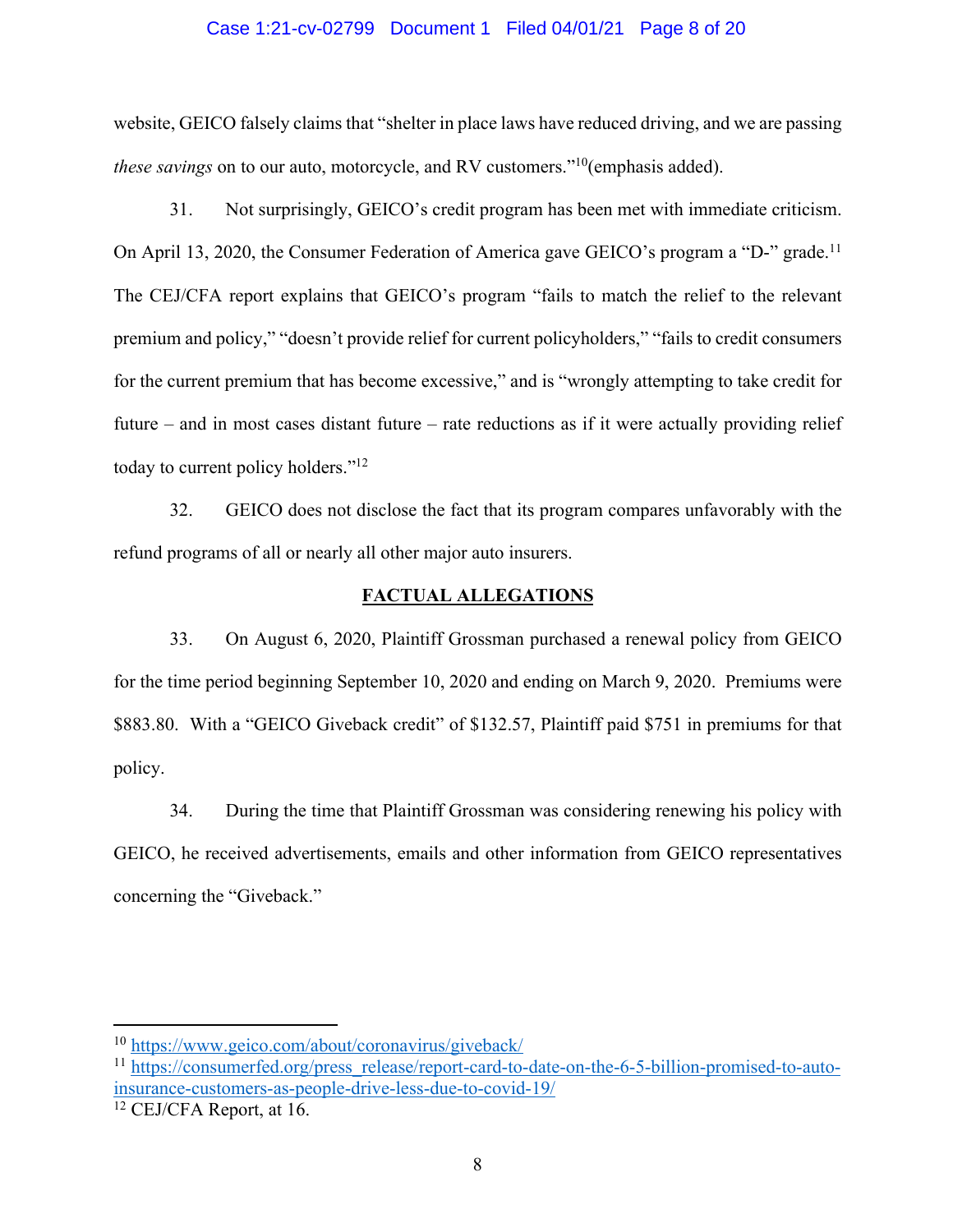## Case 1:21-cv-02799 Document 1 Filed 04/01/21 Page 9 of 20

35. On April 3, 2020, Plaintiff Perezic purchased a renewal policy from GEICO for the

period beginning on May 23, 2020 and ending on November 19, 2020. Premiums were \$1,841.60

With a "GEICO Giveback credit" of \$276.24, Plaintiff paid \$1,565.36 in premiums for that policy.

36. GEICO's insurance policies, including the policies of the Plaintiffs and members of the putative class, contain the following provision:

## 3. CHANGES

The terms and provisions of this policy cannot be waived or changed, except by an endorsement issued to form a party of this policy.

We may revise this policy during its term to provide more coverage without an increase in premium. If we do so, *your* policy will automatically include the broader coverage when effective in *your state*.

The premium for each auto is based on the information we have in *your* file. *You* agree:

- (a) That we may adjust *your* policy premiums during the policy term if any of this information on which the premiums are based is incorrect, incomplete or changed.
- (b) That *you* will cooperate with us in determining if this information is correct and complete.
- (c) That *you* will notify us of any changes in this information.

Any calculation or recalculation of *your* premium or changes in *your* coverage will be based on the rules, rates and forms on file, if required, for our use in *your* state.

37. This provision gives GEICO broad discretion to adjust premiums if the information

on which those premiums is based changes or becomes incorrect.

38. Plaintiffs' policies described above were in effect during the time period during which most of the United States, including New York, was significantly impacted by the global COVID-19 pandemic and during which stay-at-home orders, along with other measures and conditions, caused a widespread and dramatic decrease in automobile use and traffic. Despite this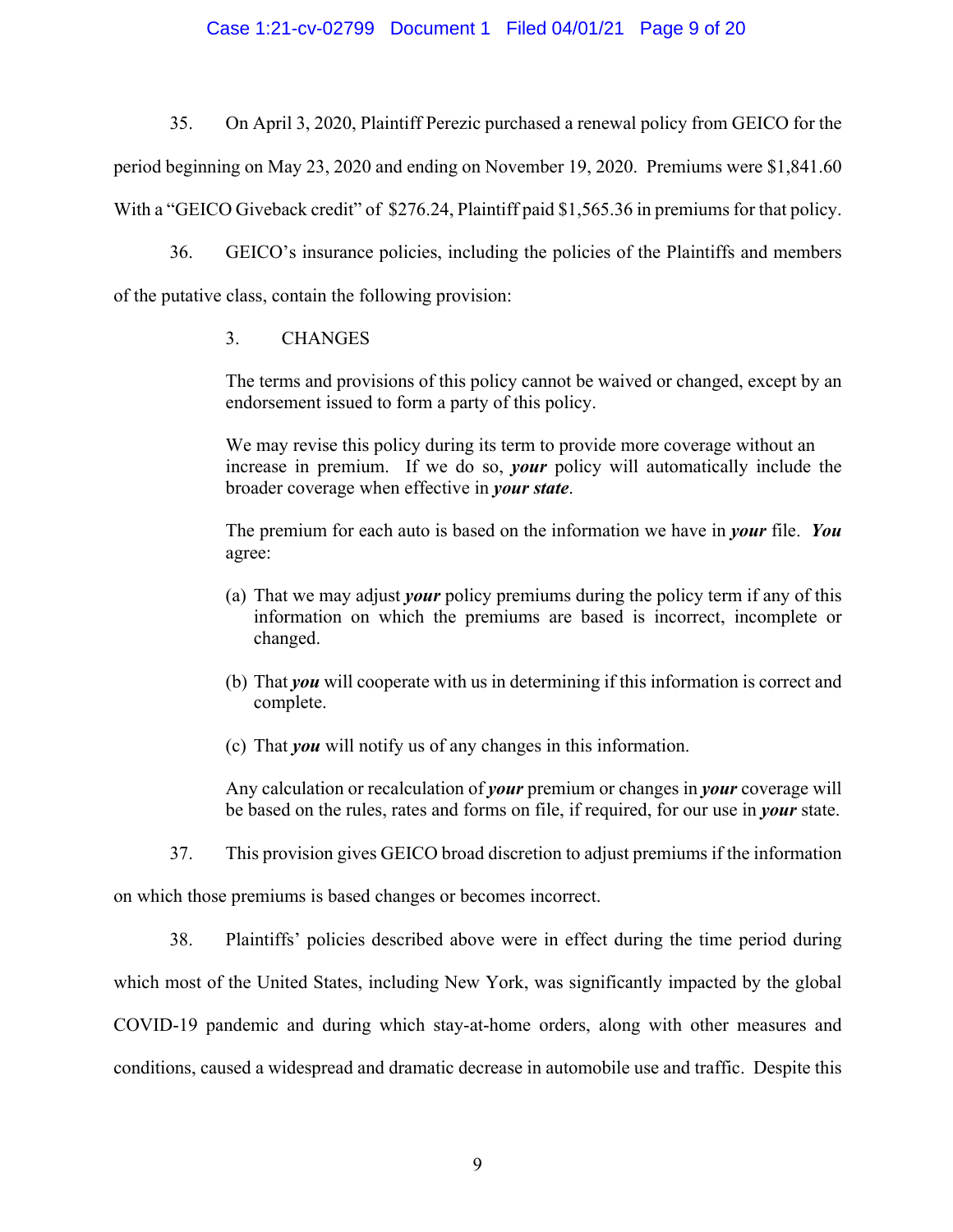#### Case 1:21-cv-02799 Document 1 Filed 04/01/21 Page 10 of 20

GEICO only gave Plaintiffs an inadequate 15% credit on their renewal policy and no refund or credit for Plaintiffs' previous six-month policy.

39. Upon information and belief, thousands of other policyholders in New York have been injured by GEICO's policy and practice of charging and failing to refund excessive auto insurance premiums to policyholders due to the COVID-19 pandemic.

## **CLASS ACTION ALLEGATIONS**

40. Plaintiffs incorporate by reference all preceding allegations as though fully set forth herein.

41. Plaintiffs bring this action on behalf of themselves and as a class action, pursuant to the provisions of Rule 23 of the Federal Rules of Civil Procedure on behalf of the following Class:

#### **The Class:**

All New York residents who had automobile, motorcycle, or RV insurance policies from GEICO in place and all New York residents who purchased automobile, motorcycle or RV insurance policies from GEICO covering any portion of the time period from March 1, 2020 to the present.

42. Excluded from the Class is GEICO Casualty Company, GEICO Indemnity Company, and GEICO General Insurance Company, and any of their respective members, affiliates, parents, subsidiaries, officers, directors, employees, successors, or assigns; and the judicial officers, and their immediate family members, and Court staff assigned to this case. Plaintiffs reserve the right to modify or amend the Class definitions, as appropriate, during the course of this litigation.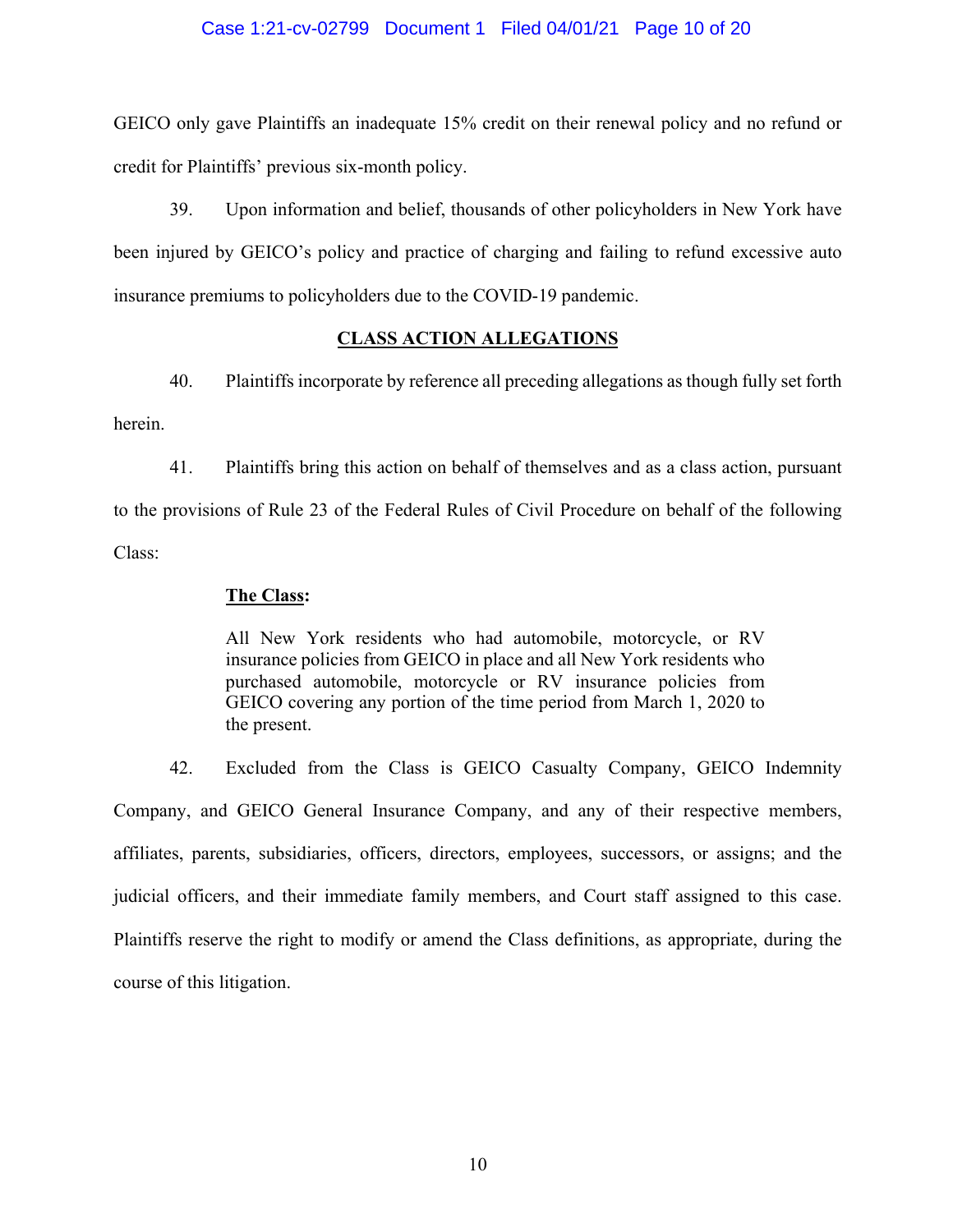### Case 1:21-cv-02799 Document 1 Filed 04/01/21 Page 11 of 20

43. Certification of Plaintiffs' claims for class-wide treatment is appropriate because Plaintiffs can prove the elements of their claims on a class-wide basis using the same evidence as would be used to prove those elements in individual actions alleging the same claims.

44. This action has been brought and may be properly maintained on behalf of the Class proposed herein under Federal Rule of Civil Procedure 23.

### **Numerosity: Fed. R. Civ. P. 23(a)(1)**

45. The members of the Class are so numerous and geographically dispersed that individual joinder of all members is impracticable. Plaintiffs are informed and believe that there are thousands of members of the Class, the precise number being unknown to Plaintiffs, but such number being ascertainable from the Defendants' records. Members of the Class may be notified of the pendency of this action by recognized, Court-approved notice dissemination methods, which may include U.S. mail, electronic mail, internet postings, and/or published notice.

### **Commonality and Predominance: Fed. R. Civ. P. 23(a)(2)**

46. This action involves common questions of law and fact, which predominate over any questions affecting individual members of the Class, including, without limitation:

- (a) Whether Defendants engaged in the conduct alleged herein;
- (b) Whether Defendants have a common policy or practice of charging and failing to fully refund excessive auto insurance premiums to policyholders due to the COVID-19 pandemic;
- (c) Whether Defendants' insurance rates and premiums were excessive;
- (d) Whether Defendants violated the covenant of good faith and fair dealing;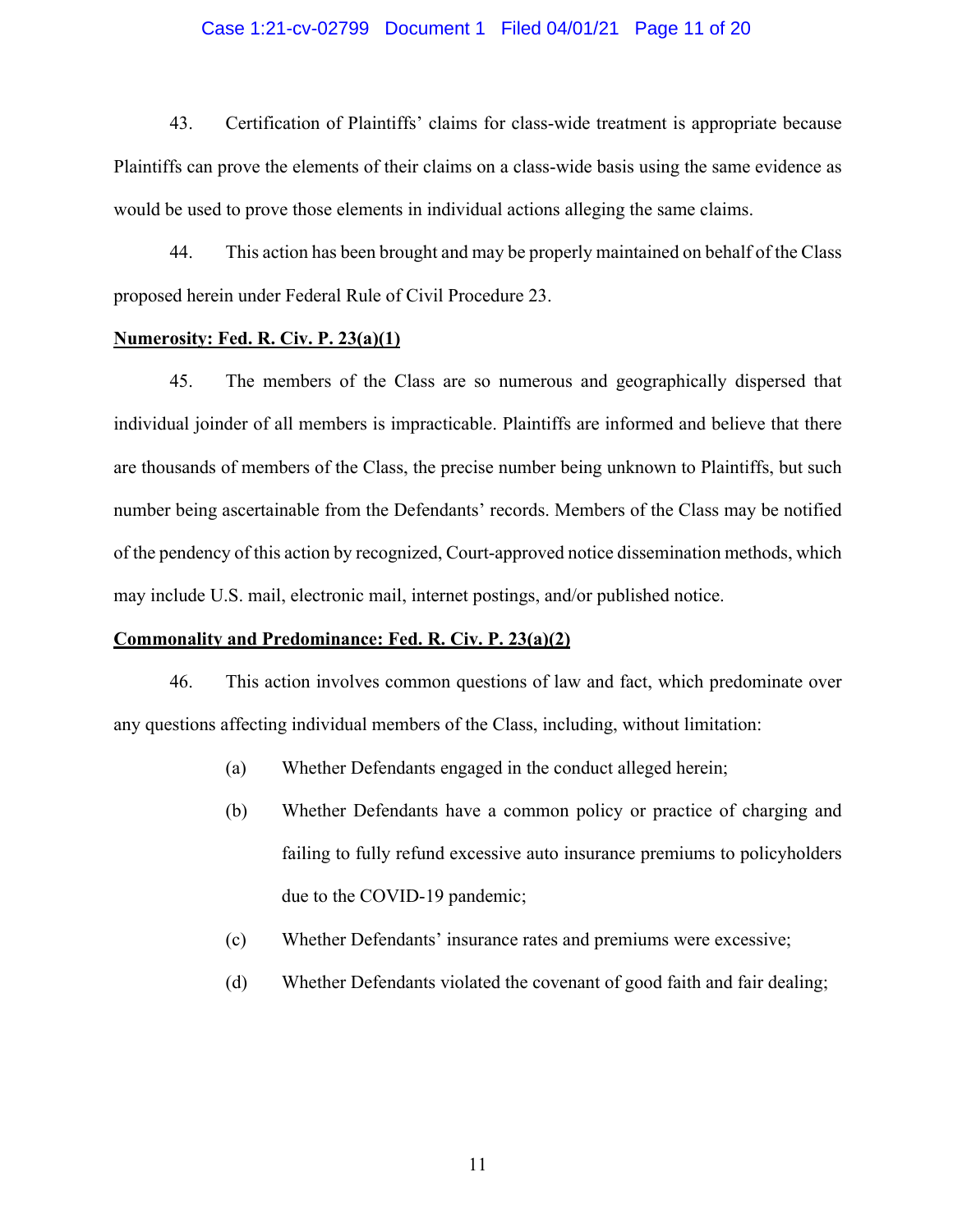- (e) Whether Defendants breached their contracts with Plaintiffs and the other members of the Class by failing to fully refund excessive auto insurance premiums to policyholders due to the COVID-19 pandemic;
- (f) Whether Defendants were unjustly enriched by their charging and failure to fully refund excessive auto insurance premiums;
- (g) Whether Defendants violated New York General Business Law § 349, § 350 et seq. as to Plaintiffs and the other members of the Class;
- (h) Whether certification of any or all of the classes proposed herein is appropriate under Fed. R. Civ. P. 23;
- (i) Whether Class members are entitled to declaratory, equitable, or injunctive relief, and/or other relief; and
- (j) The amount and nature of relief to be awarded to Plaintiffs and the other members of the Class.

## **Typicality: Fed. R. Civ. P. 23(a)(3)**

47. Plaintiffs' claims are typical of the claims of other members of the Class because, among other things, all such members were similarly situated and were comparably injured through Defendant's wrongful conduct as set forth herein.

### **Adequacy: Fed. R. Civ. P. 23(a)(4)**

48. Plaintiffs are adequate representatives of the Class because their interests do not conflict with the interests of other members of the Class they seek to represent. Plaintiffs have retained counsel competent and experienced in complex litigation and Plaintiffs intend to prosecute the action vigorously. The interests of the Class will be fairly and adequately protected by Plaintiffs and their counsel.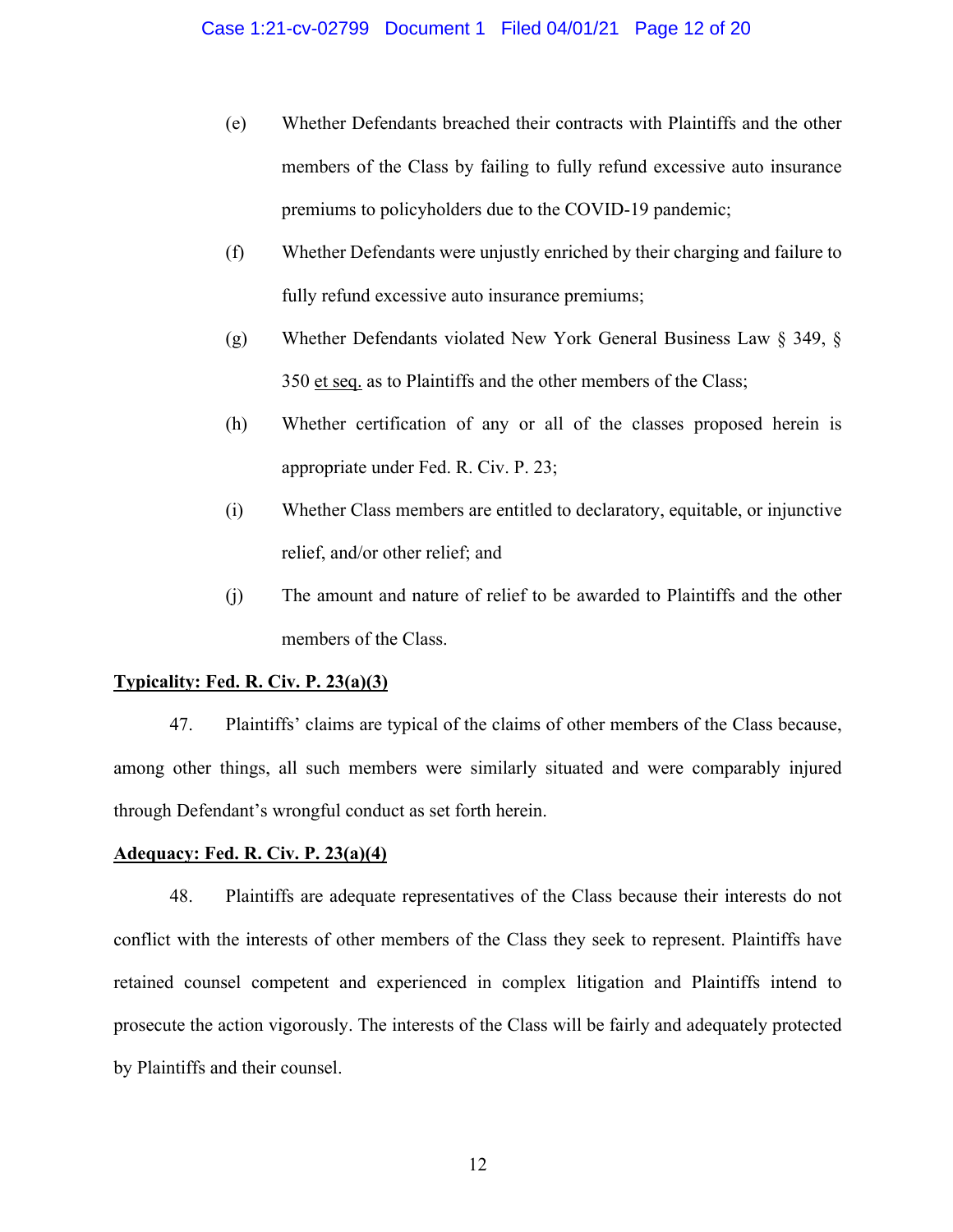#### **Superiority: Fed. R. Civ. P. 23(b)(3)**

49. A class action is superior to any other available means for the fair and efficient adjudication of this controversy, and no unusual difficulties are likely to be encountered in the management of this class action. The damages or other financial detriment suffered by Plaintiffs and other members of the Class are relatively small compared to the burden and expense that would be required to individually litigation their claims against the Defendants, so it would be impracticable for members of the Class to individually seek redress for the Defendants' wrongful conduct.

50. Even if members of the Class could afford individual litigation, the court system likely could not. Individualized litigation creates a potential for inconsistent or contradictory judgments and increases the delay and expense to all parties and the court system. By contrast, the class action device presents far fewer management difficulties and provides the benefits of single adjudication, economy of scale, comprehensive supervision by a single court, and finality of the litigation.

### **Certification of Specific Issues: Fed. R. Civ. P. 23(c)(4)**

51. To the extent that any described Class herein does not meet the requirements of Rules 23(b)(2) or (b)(3), Plaintiffs seek the certification of issues that will drive the litigation toward resolution.

### **Declaratory and Injunctive Relief: Fed. R. Civ. P. 23(b)(2)**

52. Defendants have acted or refused to act on grounds generally applicable to Plaintiffs and other members of the Class, thereby making appropriate final injunctive relief and declaratory relief, as described herein, with respect to the members of the Class as a whole.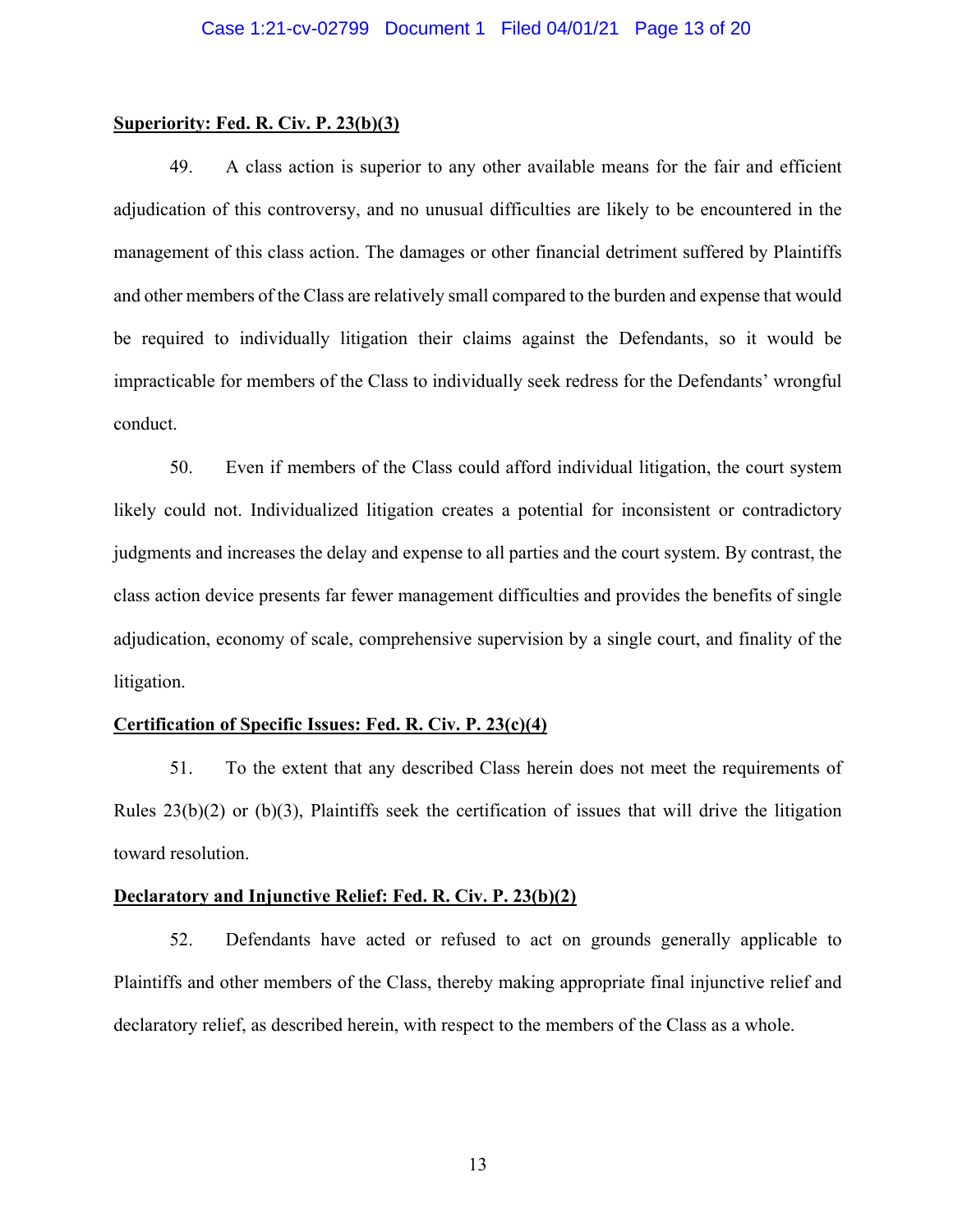#### **CAUSES OF ACTION**

## **FOR A FIRST COLLECTIVE CAUSE OF ACTION BREACH OF CONTRACT (Plaintiffs and Other Members of the Class)**

53. Plaintiffs incorporate by reference all preceding allegations as though fully set forth herein.

54. Plaintiffs bring this count on behalf of themselves and other members of the Class.

55. Plaintiffs and the members of the putative class purchased insurance contracts from Defendants.

56. Defendants' insurance contracts give GEICO the discretion to adjust premiums if the information on which those premiums is based changes or becomes incorrect.

57. Under New York law, a covenant of good faith and fair dealing is implied into every contract. A party is not permitted to engage in opportunistic advantage-taking, or lack of cooperation depriving the other contract party of their reasonable expectations.

58. Defendants' conduct as described herein constitutes opportunistic and advantagetaking and lack of cooperation and is a violation of the covenant of good faith and fair dealing.

59. Defendants breached the insurance contracts by exercising its contractual discretion in violation of the covenant of fair dealing and good faith. Defendants had discretion to adjust or refund the premiums when the information underlying the premiums became incorrect, incomplete or changed. That information changed and became incomplete and incorrect when the COVID-19 pandemic emptied New York's roads. But Defendants failed to exercise their contractual discretion to properly reduce or refund the excessive premiums.

60. Defendants failure to fully refund excessive auto insurance premiums was in bad faith, unreasonable, and in a manner inconsistent with the reasonable expectations of the parties.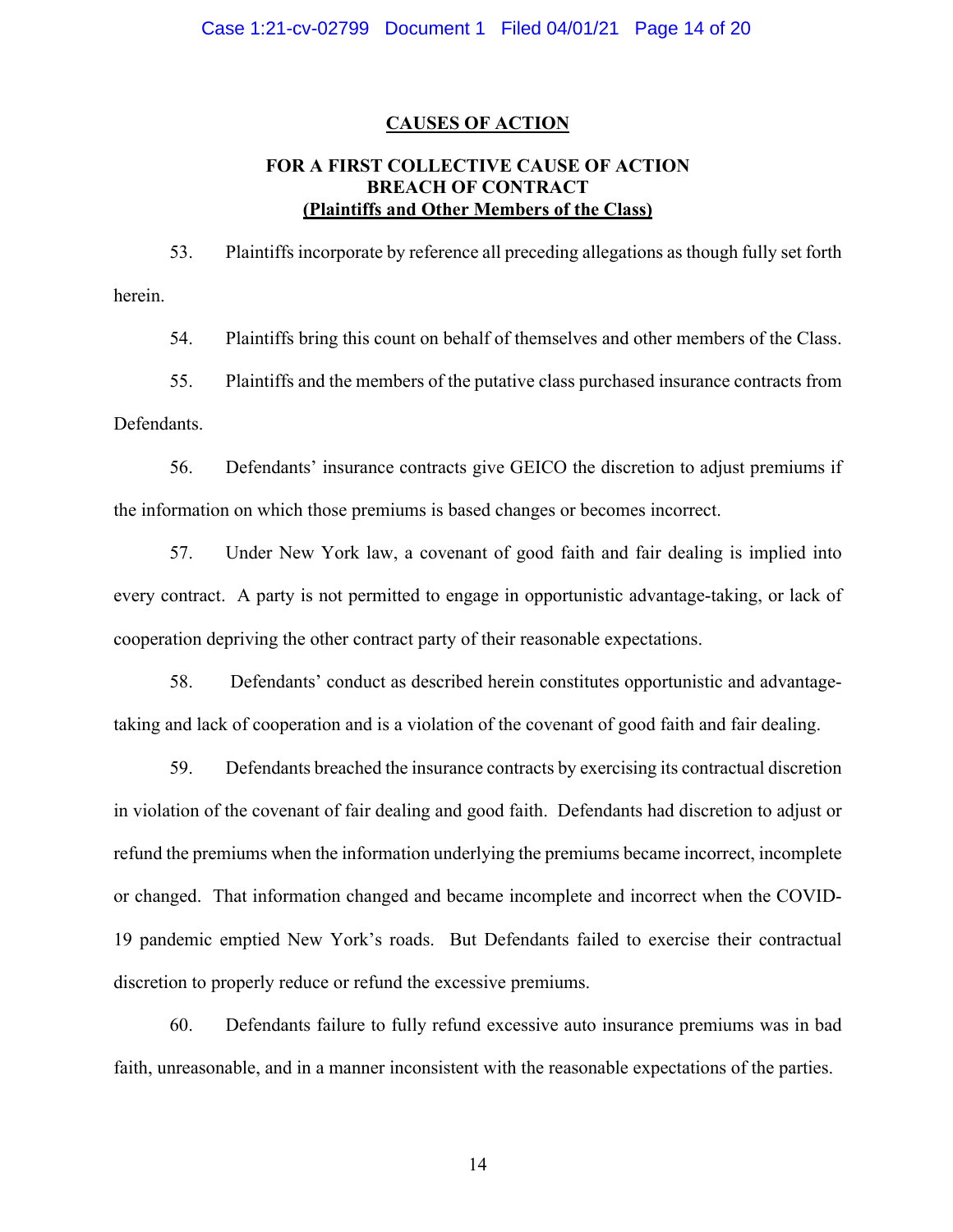### Case 1:21-cv-02799 Document 1 Filed 04/01/21 Page 15 of 20

61. Plaintiffs and members of the putative class have been injured as a direct and proximate result of Defendants' unlawful retention of excessive premium payments and by not reducing or refunding those excessive premiums.

62. As a direct and proximate result of Defendants' breach, Plaintiffs and other members of the Class are legally and equitably entitled to damages, to be decided by the trier of fact in this action.

## **FOR A SECOND COLLECTIVE CAUSE OF ACTION UNJUST ENRICHMENT (Plaintiffs and Other Members of the Class)**

63. Plaintiffs incorporates by reference all preceding allegations as though fully set forth herein.

64. Plaintiffs bring this count on behalf of themselves and other members of the Class.

65. Plaintiffs plead this count in the alternative to count one.

66. Plaintiffs and other members of the Class paid substantial premiums on their personal auto insurance policies.

67. Plaintiffs and other members of the Class conferred a benefit on Defendants when they paid these premiums.

68. Defendants have realized this benefit by accepting such payment.

69. However, these premiums were unconsciously excessive.

70. Defendants have retained this benefit, even though Defendants were aware of the excessive premiums that they charged to and collected from policyholders.

71. As a result of the excessive premiums Defendants received a windfall.

72. Equity and good conscience require that the Defendants return to Plaintiffs and other members of the Class a portion of the premiums paid.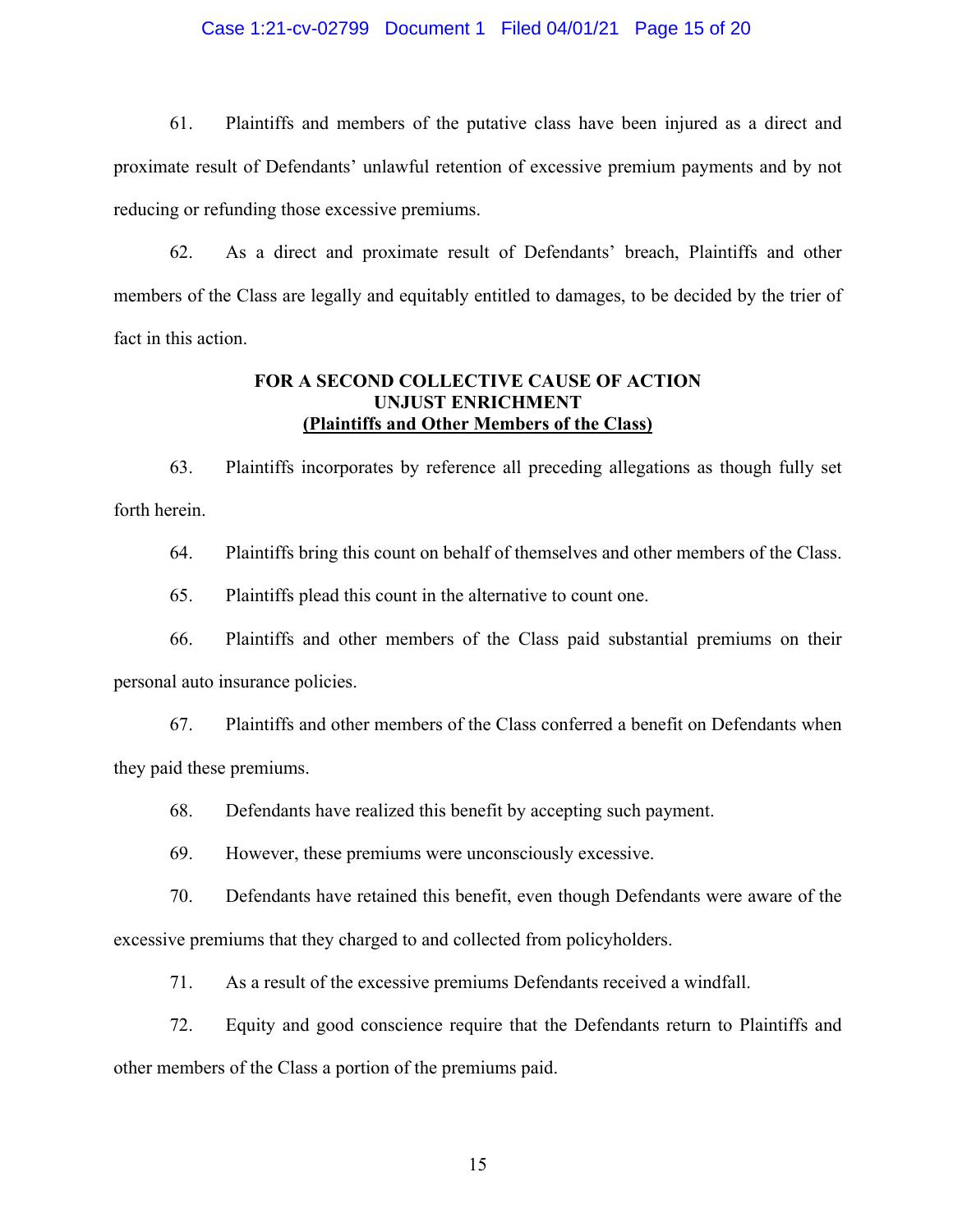#### Case 1:21-cv-02799 Document 1 Filed 04/01/21 Page 16 of 20

73. Defendants should be required to disgorge this unjust enrichment.

## **FOR A THIRD COLLECTIVE CAUSE OF ACTION VIOLATIONS OF NY GENERAL BUSINESS LAW §§ 349, 350 (Plaintiffs and Other Members of the Class)**

74. Plaintiffs incorporates by reference all preceding allegations as though fully set forth herein.

75. Plaintiffs bring this count on behalf of themselves and other members of the Classes.

76. Plaintiffs and the other members of the Classes are consumers who purchased Defendants' products and services and were subjected to unfair, misleading, false and deceptive business practices and advertising as alleged herein.

77. At all times relevant, Defendants had a duty not to engage in unfair, misleading, false, or deceptive trade practices and/or false advertising under New York General Business Law §§ 349, 350 et. seq.

78. New York General Business Law § 349 (Deceptive Acts and Practices Unlawful) provides for consumer protection by declaring as unlawful: "Deceptive acts or practices in the conduct of any business, trade or commerce or in the furnishing of any service in this state . . . ."

79. New York General Business Law § 350 (False Advertising Unlawful) provides that: "False advertising in the conduct of any business, trade or commerce or in the furnishing of any service in this state is hereby declared unlawful."

80. Defendants, through its agents, servants, and employees, engaged in unlawful, unfair, deceptive and fraudulent acts and practices in violation of New York General Business Law §§ 349 and 350 by engaging in the activities described herein.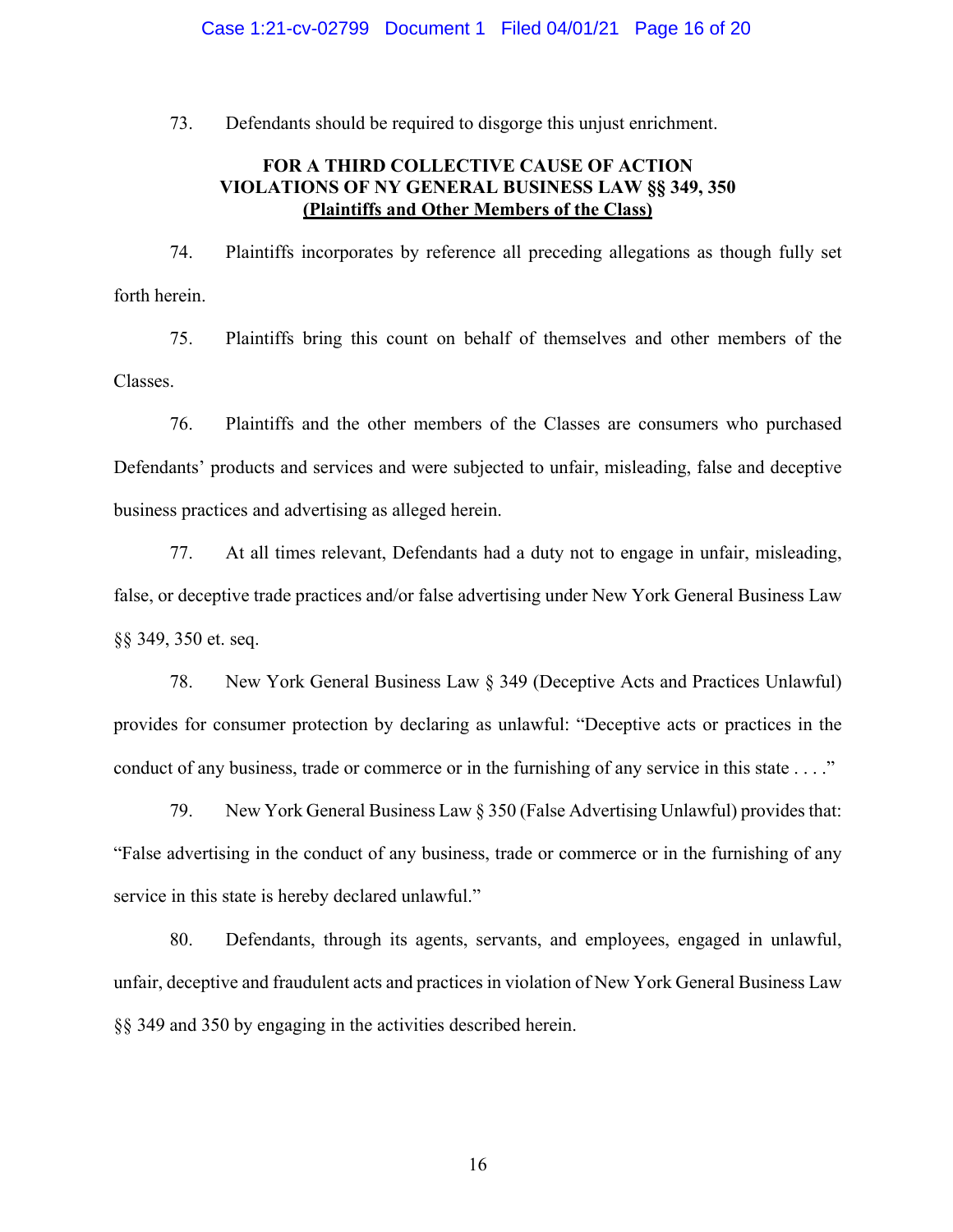### Case 1:21-cv-02799 Document 1 Filed 04/01/21 Page 17 of 20

81. At all times relevant, Defendants through its uniform marketing and recruitment materials, engaged in "consumer oriented" conduct directed at Plaintiffs and other members of the Class.

82. Defendants' practices are intended for use, and in fact use, the global COVID-19 pandemic as a means to obtain an unfair economic windfall at the expense of consumers and through unfair competition; Defendants have charged, have continued to charge, and have failed to fully refund unconscionably excessive premiums with full knowledge of the amount and extend of their excess; Defendants falsely claim to their customers that they are providing substantial and full relief through their refund program and do not disclose that their refund program does not, in fact, provide full relief; Defendants do not disclose the amount of their excessive profits to their customers; Defendants make their premium refund program contingent on customers renewing their insurance policies; Defendants' conduct violates professional standard for rate-setting; and Defendants and their customers occupy unequal bargaining positions.

83. With full knowledge that its COVID-19 refund program is grossly inadequate, Defendants do not disclose that their premiums are not based on an accurate assessment of risk.

84. Such statements, representations and omissions, which were uniform and identical in nature, were intended to deceive Plaintiffs and other potential customers to continued to pay the unconscionably excessive premiums charged by Defendants.

85. The aforementioned statements, representations and omissions made by Defendants are objectively false, materially misleading and deceptive to Plaintiffs and the other members of the Class, as well as the public at large.

86. With the reasonable expectation that Defendants were providing substantial and full relief to their policyholders and that they were paying reasonable premiums, Plaintiffs and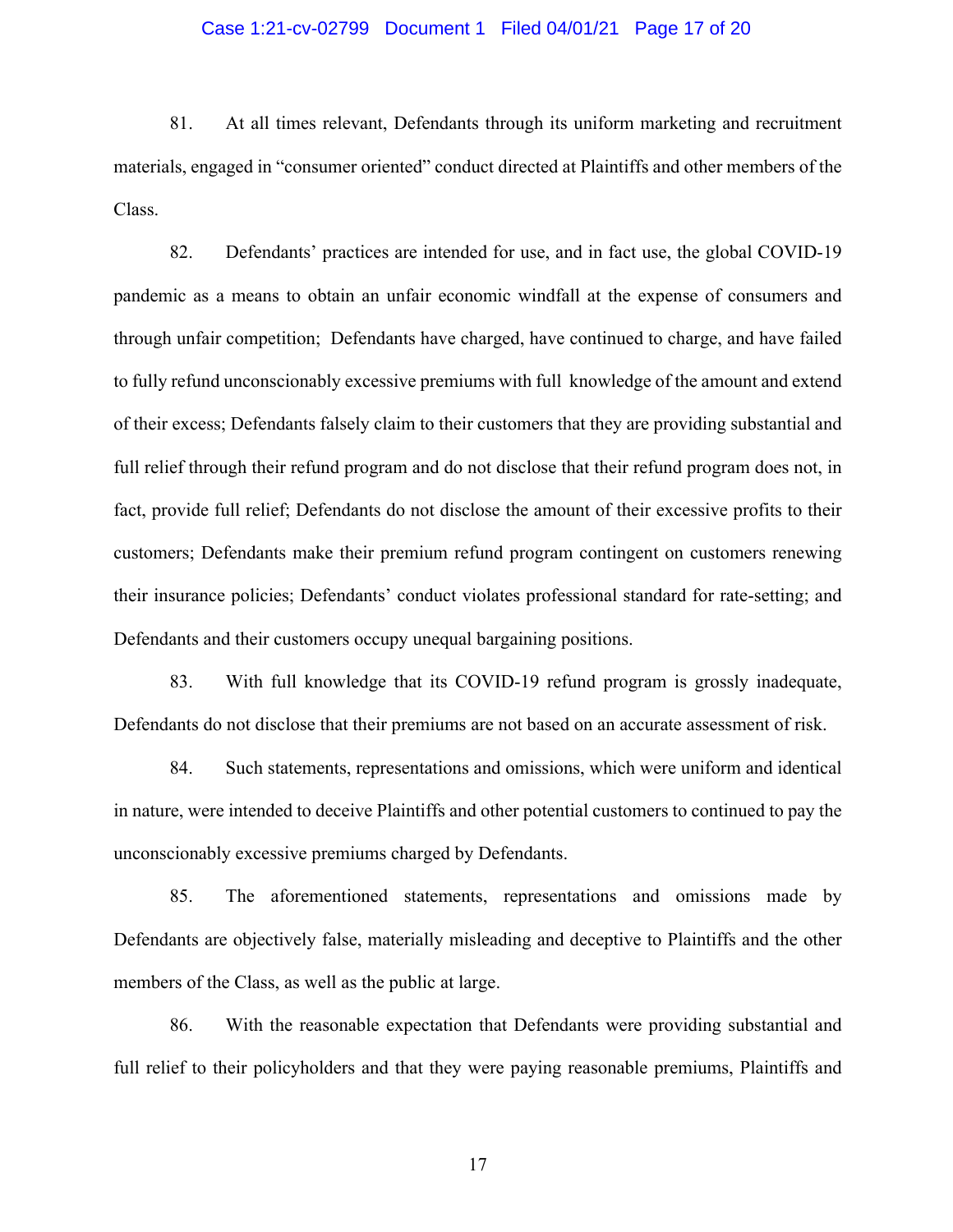### Case 1:21-cv-02799 Document 1 Filed 04/01/21 Page 18 of 20

other members of the Class continued purchasing auto insurance and paying premiums to Defendants.

87. As a result, Plaintiffs and other members of the Class were proximately caused to pay excessive and inflated premiums.

88. The acts and omissions of Defendants described above constitute deceptive business acts or practices and/or false advertising.

89. The injury caused by Defendants' charging and failure to fully refund excessive auto insurance premiums is substantial in light of the very conservative calculations that a 30% minimum average premium refund that would be required to correct the unfair windfall just for the time period from mid-March through the end of April 2020. Further, the injury is significant because Defendants' excessive premiums have allowed it to increase its profits by 27.8% in the first quarter of 2020, and by an astonishing 424% in the second quarter.

90. This injury could not reasonably have been avoided by consumers because they did not know and could not have known that Defendants were not, in fact, passing their savings on through the "Giveback" program.

91. As a result of Defendants' foregoing violations of New York General Business Law §§ 349, 350 et seq., Defendants have directly and proximately caused damage to Plaintiffs and other members of the Class and are entitled to recover actual damages in an amount to be determined at trial, and an award of reasonable attorneys' fees, expenses, costs and disbursements.

#### **PRAYER FOR RELIEF**

**WHEREFORE**, Plaintiffs, on behalf of themselves and all others similarly situated, pray for judgment in his favor and against Defendants as follows:

A. Certifying the Class as proposed herein, designating Plaintiffs as Class representatives, and appointing undersigned counsel as Class Counsel;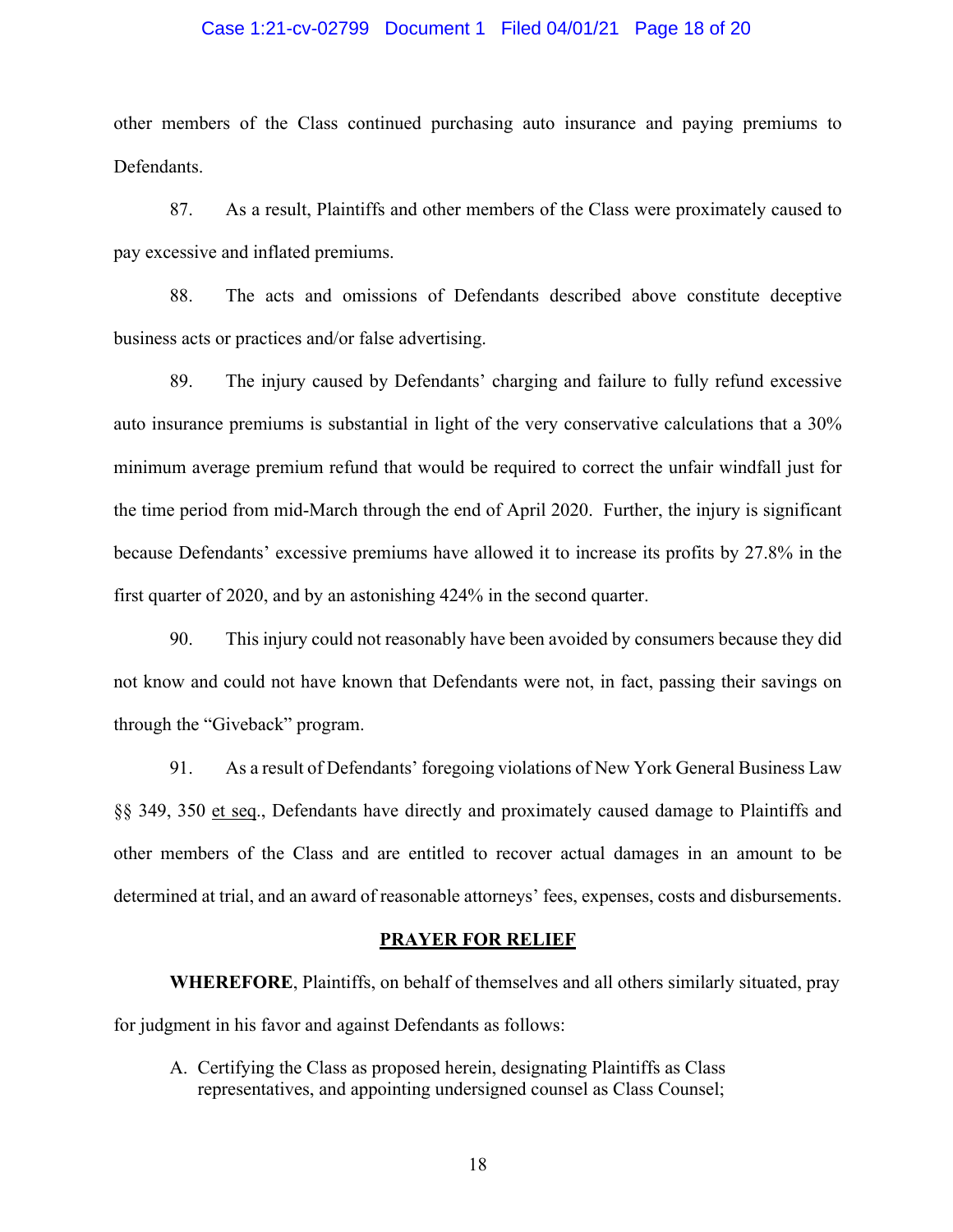- B. Declaring that Defendants are financially responsible for notifying the members of the Classes about the pendency of this action;
- C. Declaring that Defendants wrongfully kept monies paid by means of excessive premiums;
- D. Requiring that Defendants disgorge amounts wrongfully obtained for the excessive premiums;
- E. Awarding damages in an amount to be determined at trial, including compensatory damages, consequential damages, treble damages, punitive damages, and any other damages provided under relevant laws;
- F. Awarding injunctive relief as permitted by law or equity, including enjoining Defendants from retaining the different between the excess premiums and the reasonable premium;
- G. Scheduling a trial by jury in this action;
- H. Awarding Plaintiffs' reasonable attorney's fees, costs and expenses, as permitted by law;
- I. Awarding pre and post-judgment interest on any amounts awarded, as permitted by law; and
- J. Awarding such other and further relief as may be just and proper.

## **DEMAND FOR JURY TRIAL**

Pursuant to Rule 38 of the Federal Rules of Civil Procedure, Plaintiffs demand trial by jury

in this action of all issues so triable.

Dated: April 1, 2021

## **TOPTANI LAW PLLC**

/s/ *Edward Toptani* Edward Toptani (ET6703) 375 Pearl Street, Suite 1410 New York, New York 10038 Tel: (212) 699-8930